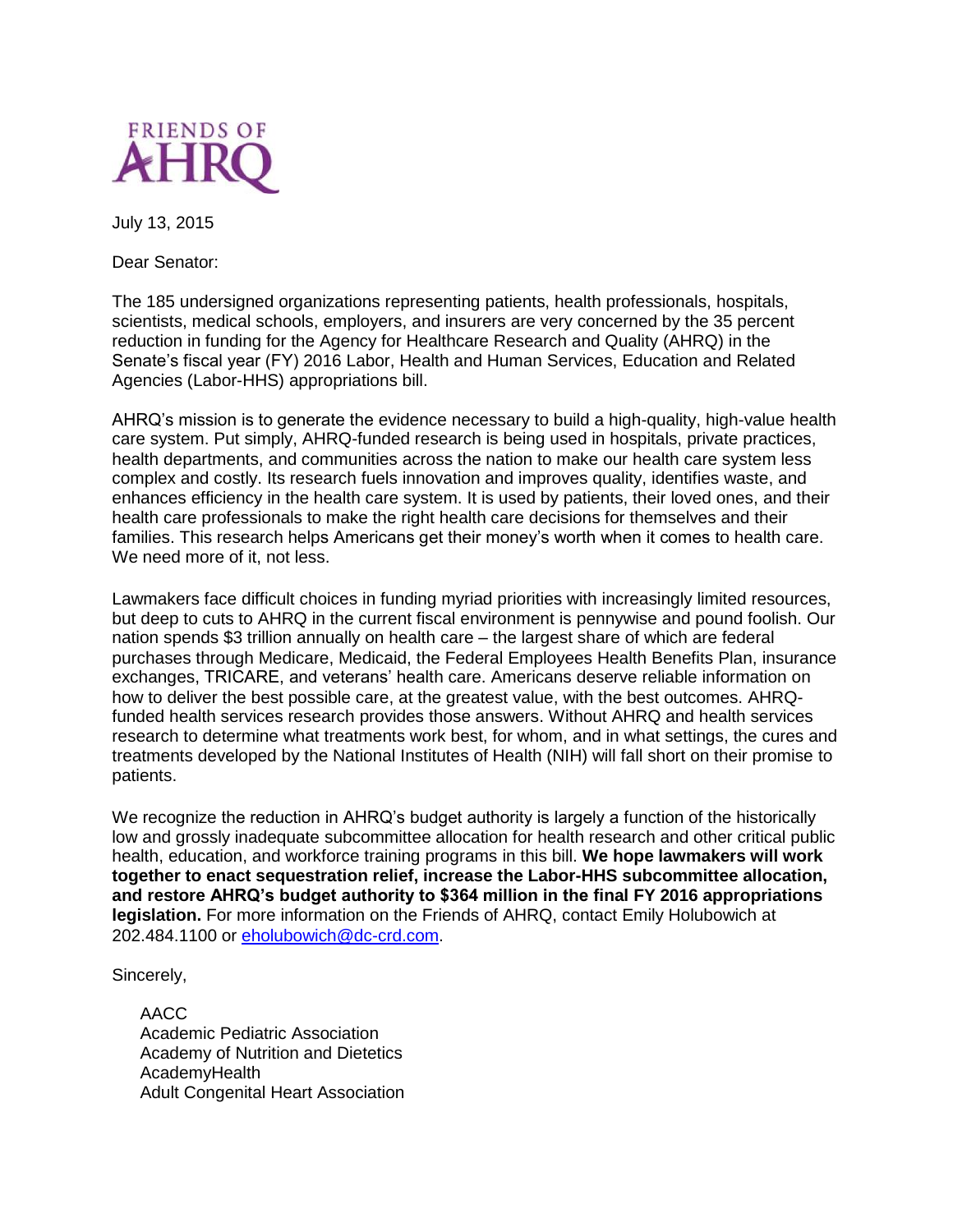Albert Einstein College of Medicine Alliance for Aging Research AMDA – The Society for Post-Acute and Long-Term Care Medicine American Academy of Allergy, Asthma and Immunology American Academy of Family Physicians American Academy of Nursing American Academy of Otolargyngology - Head and Neck Surgery American Academy of Otolaryngic Allergy American Academy of Pediatrics American Assembly for Men in Nursing (AAMN) American Association for Dental Research American Association for Physician Leadership American Association of Colleges of Nursing American Association of Colleges of Osteopathic Medicine (AACOM) American Association of Colleges of Pharmacy American Association of Neuromuscular and Electrodiagnostic Medicine American Association of Nurse Anesthetists American Association of Nurse Assessment Coordination (AANAC) American Association of Nurse Practitioners American Association of Occupational Health Nurses (AAOHN) American Association of Orthopaedic Surgeons American Association on Health and Disability American Board of Medical Specialties American Cancer Society Cancer Action Network American Chiropractic Association American College of Cardiology (ACC) American College of Clinical Pharmacy (ACCP) American College of Nurse-Midwives American College of Occupational and Environmental Medicine American College of Physicians American College of Preventive Medicine American College of Rheumatology American College of Surgeons American Congress of Obstetricians and Gynecologists American Gastroenterological Association American Heart Association American Medical Student Association (ASMA) American Nephrology Nurses' Association American Nurses Association American Occupational Therapy Association American Optometric Association American Osteopathic Association American Pediatric Society American Pediatric Surgical Nurses Association (APSNA) American Psychiatric Association American Psychological Association American Public Health Association American Society for Nutrition American Society of Hematology American Society of Nephrology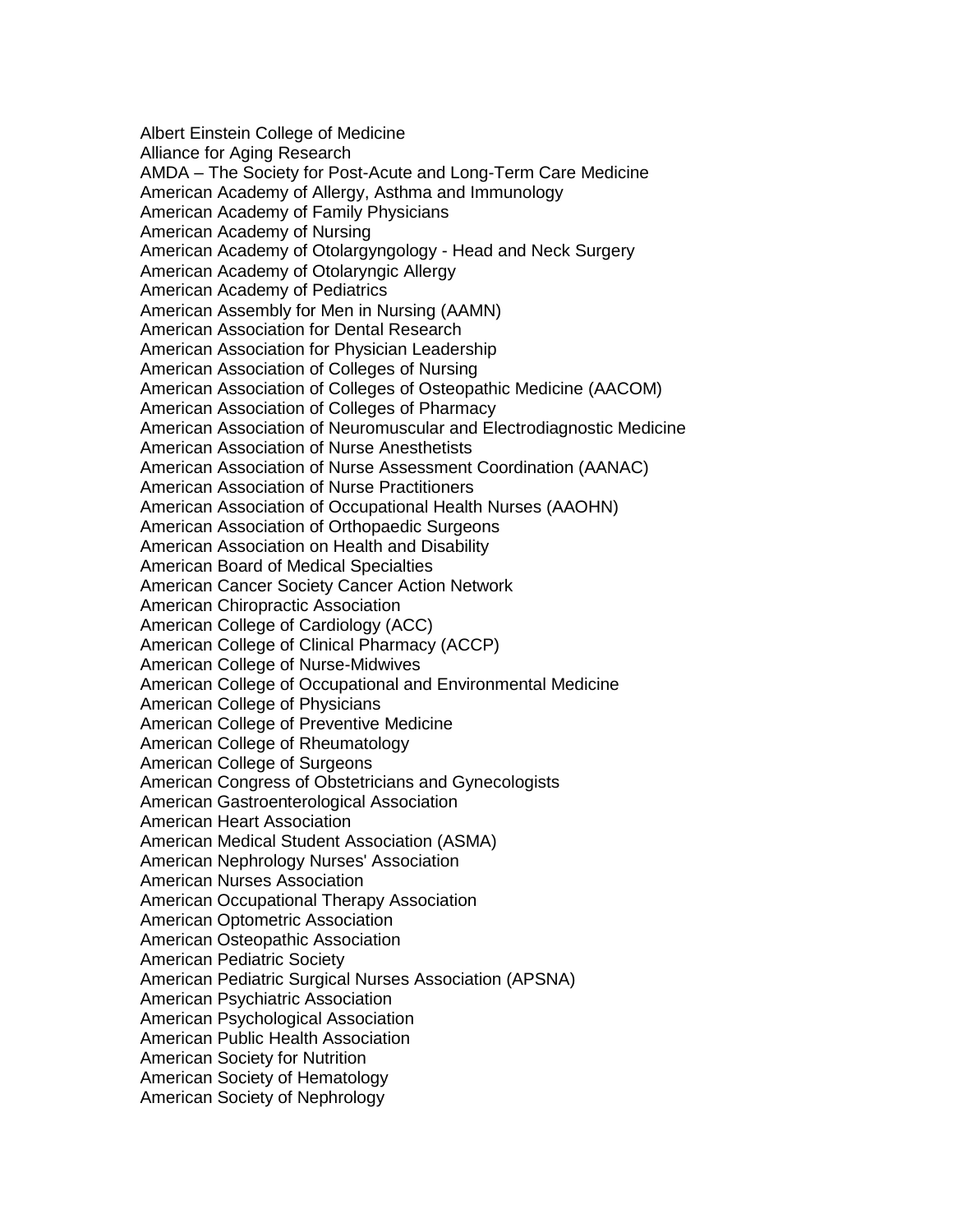American Society of Pediatric Nephrology American Society of PeriAnesthesia Nurses (ASPAN) American Society of Plastic Surgeons (ASPS) American Speech-Language-Hearing Association (ASHA) American Thoracic Society Arbor Research Collaborative for Health ARHP: the Association of Reproductive Health Professionals Association for Clinical and Translational Science (ACTS) Association of American Medical Colleges (AAMC) Association of Community Health Nursing Educators Association of Departments of Family Medicine (ADFM) Association of Family Medicine Residency Directors (AFMRD) Association of Maternal & Child Health Programs Association of Medical School Pediatric Department Chairs Association of Population Centers Association of Rehabilitation Nurses Association of Schools and Programs of Public Health Association of University Radiologists Association of Women's Health, Obstetric and Neonatal Nurses Asthma and Allergy Foundation of America Baylor Scott & White Health Billings Clinic BJC HealthCare Boston Children's Hospital Boston University School of Public Health Brown University Center for Long-Term Care Quality & Innovation California Consortium of Addiction Programs and Professionals Cedars-Sinai Medical Center Cincinnati Children's Hospital Clinical Research Forum Coalition for Clinical and Translational Science Coalition for Health Funding Coalition of National Health Education Organizations College of Healthcare Information Management Executives (CHIME) Columbia University Medical Center Commissioned Officers Association of the U.S. Public Health Service, Inc. (COA) Connecticut Certification Board Consortium of Social Science Associations Cornell University Creighton University School of Medicine Division of Pediatric Infectious Diseases, Johns Hopkins University School of Medicine Duke University School of Medicine ECRI Institute Federation of Associations in Behavioral and Brain Sciences Fight Colorectal Cancer GBS|CIDP Foundation International Global Healthy Living Foundation Group Health Cooperative Guidelines International Network/North America (G-I-N/NA) Health Quality Advisors, LLC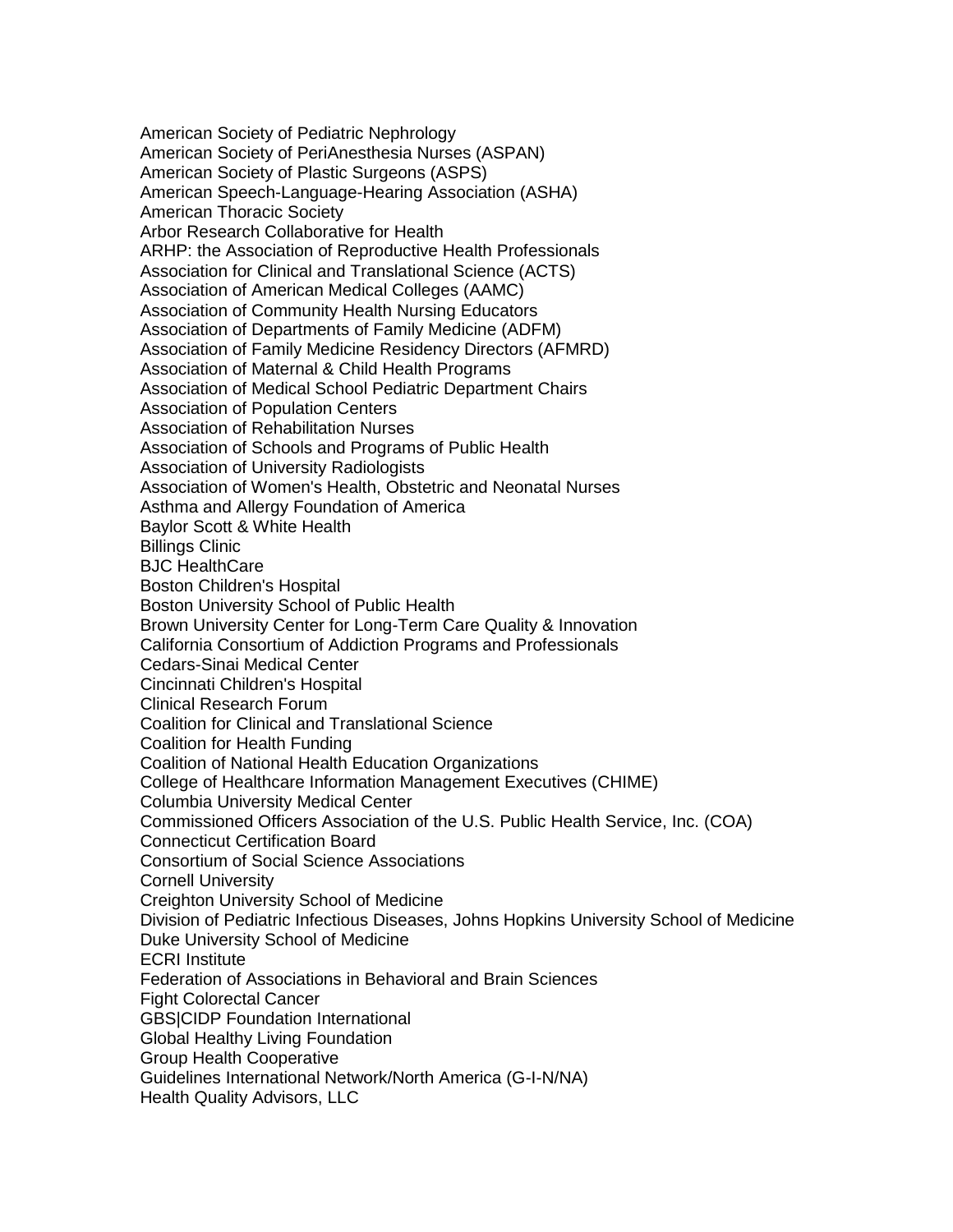Healthcare Information and Management Systems Society (HIMSS) Healthy Teen Network HIV Medicine Association Illinois Alcohol and Drug Dependence Association Indiana University International Certification and Reciprocity Consortium International Society of Psychiatric-Mental Health Nurses Lakeshore Foundation March of Dimes Marshfield Clinic Health System Mayo Clinic Medica Research Institute Montefiore Medical Center Morehouse School of Medicine Muskie School of Public Service, University of Southern Maine NAPHSIS National Alliance of State & Territorial AIDS Directors (NASTAD) National Alopecia Areata Foundation National Black Nurses Association National Center for Health Research National Committee for Quality Assurance (NCQA) National Gerontological Nurses Association National Hemophilia Foundation (NHF) National Kidney Foundation National League for Nursing National Nursing Centers Consortium National Organization for Nurse Practitioners in Women's Health (NPWH) National Partnership for Women & Families NextGen Healthcare North American Primary Care Research Group (NAPCRG) Nurses Organization of Veterans Affairs (NOVA) NYU Langone Medical Center Ochsner Health System Oncology Nursing Society Oregon Health & Science University Palo Alto Medical Foundation Research Institute (PAMFRI) Partners HealthCare Pediatric Policy Council Penn Medicine Penn State University Physician Assistant Education Association Population Association of America Public Health Institute Pulmonary Hypertension Association Saint Francis Care Scleroderma Foundation Society for Academic Emergency Medicine Society for Healthcare Epidemiology of America (SHEA) Society for Maternal-Fetal Medicine Society for Medical Decision Making (SMDM)